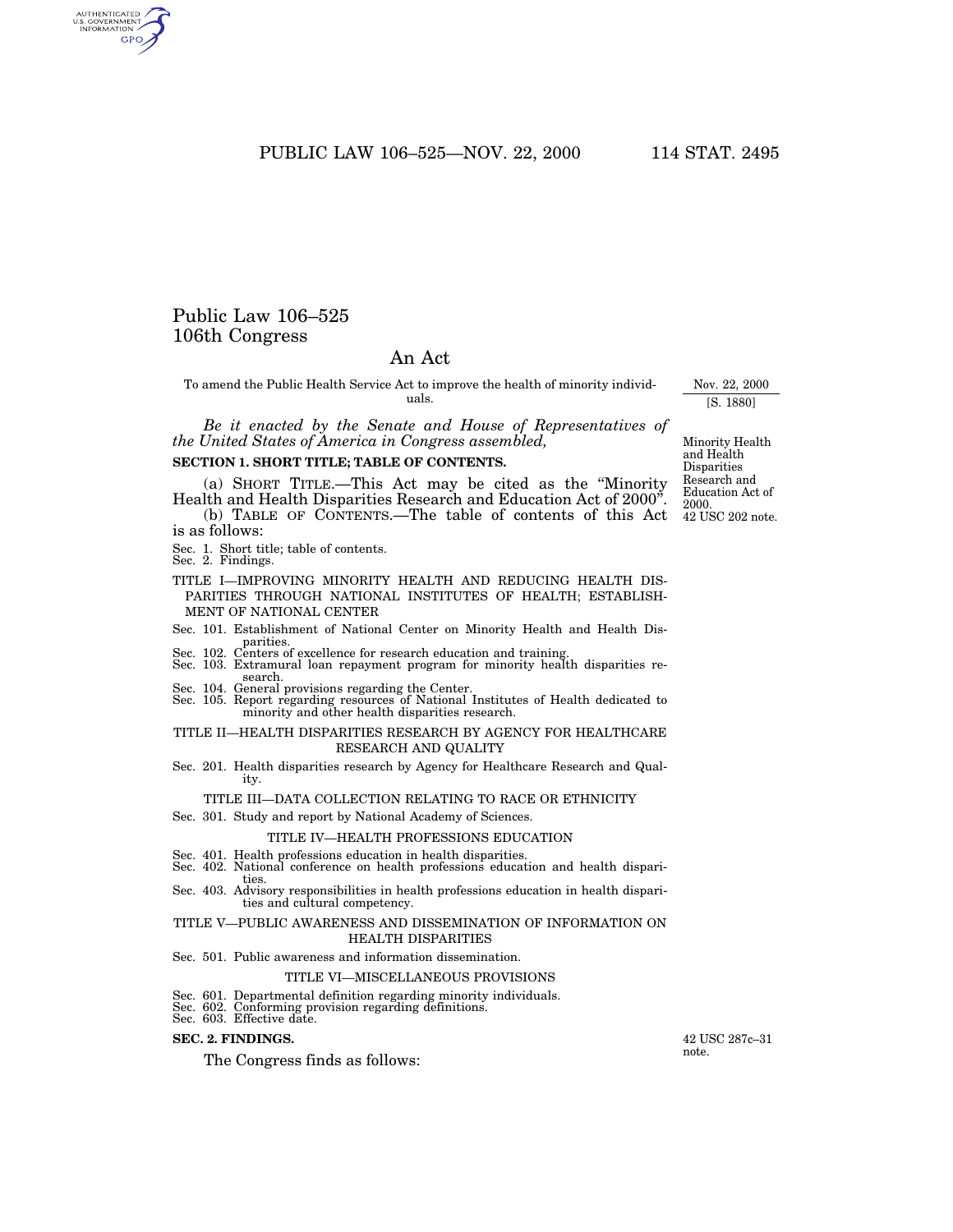(1) Despite notable progress in the overall health of the Nation, there are continuing disparities in the burden of illness and death experienced by African Americans, Hispanics, Native Americans, Alaska Natives, and Asian Pacific Islanders, compared to the United States population as a whole.

(2) The largest numbers of the medically underserved are white individuals, and many of them have the same health care access problems as do members of minority groups. Nearly 20,000,000 white individuals live below the poverty line with many living in nonmetropolitan, rural areas such as Appalachia, where the high percentage of counties designated as health professional shortage areas (47 percent) and the high rate of poverty contribute to disparity outcomes. However, there is a higher proportion of racial and ethnic minorities in the United States represented among the medically underserved.

(3) There is a national need for minority scientists in the fields of biomedical, clinical, behavioral, and health services research. Ninety percent of minority physicians educated at Historically Black Medical Colleges live and serve in minority communities.

(4) Demographic trends inspire concern about the Nation's ability to meet its future scientific, technological, and engineering workforce needs. Historically, non-Hispanic white males have made up the majority of the United States scientific, technological, and engineering workers.

(5) The Hispanic and Black population will increase significantly in the next 50 years. The scientific, technological, and engineering workforce may decrease if participation by underrepresented minorities remains the same.

(6) Increasing rates of Black and Hispanic workers can help ensure a strong scientific, technological, and engineering workforce.

(7) Individuals such as underrepresented minorities and women in the scientific, technological, and engineering workforce enable society to address its diverse needs.

(8) If there had not been a substantial increase in the number of science and engineering degrees awarded to women and underrepresented minorities over the past few decades, the United States would be facing even greater shortages in scientific, technological, and engineering workers.

(9) In order to effectively promote a diverse and strong 21st century scientific, technological, and engineering workforce, Federal agencies should expand or add programs that effectively overcome barriers such as educational transition from one level to the next and student requirements for financial resources.

(10) Federal agencies should work in concert with the private nonprofit sector to emphasize the recruitment and retention of qualified individuals from ethnic and gender groups that are currently underrepresented in the scientific, technological, and engineering workforce.

(11) Behavioral and social sciences research has increased awareness and understanding of factors associated with health care utilization and access, patient attitudes toward health services, and risk and protective behaviors that affect health and illness. These factors have the potential to then be modified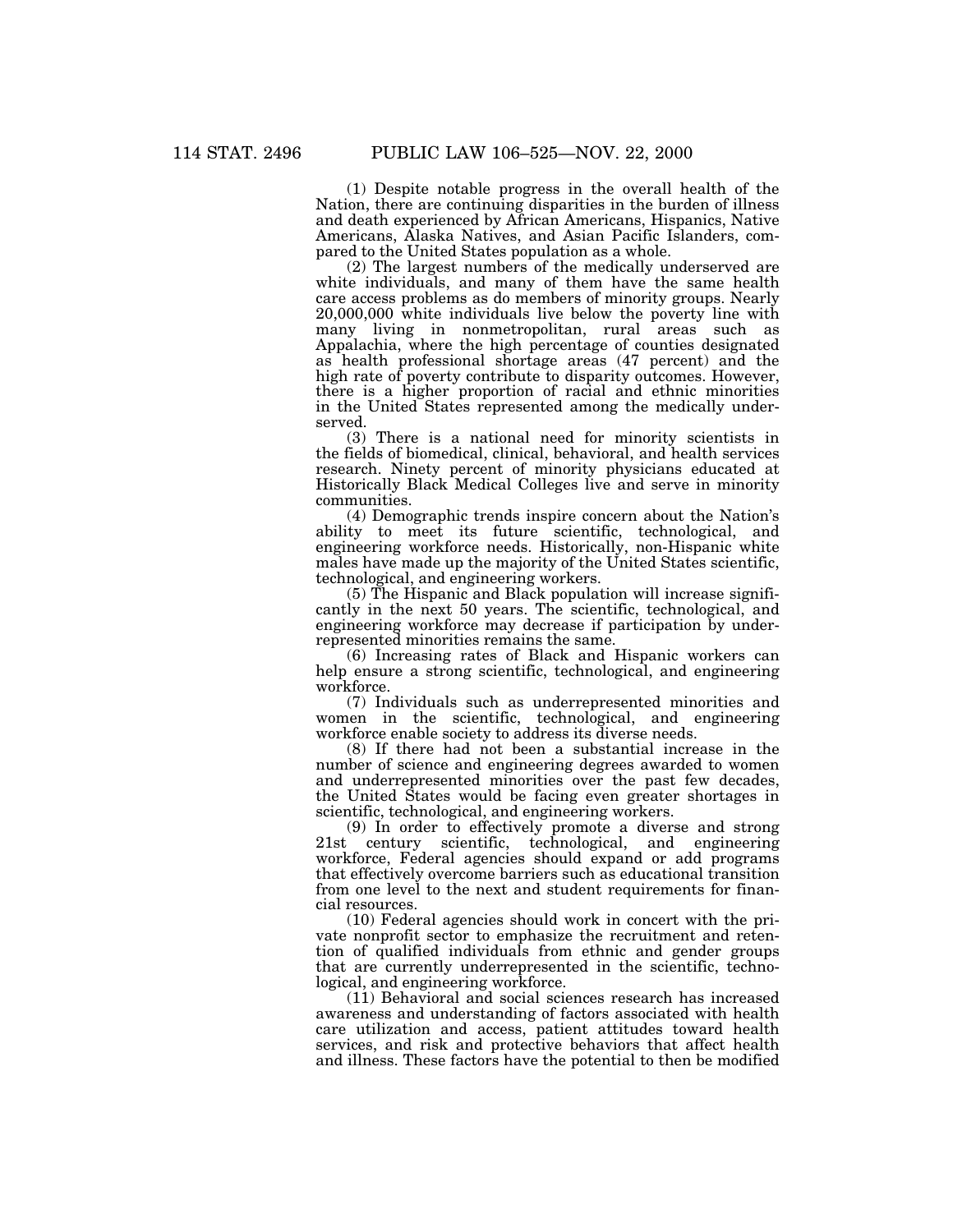to help close the health disparities gap among ethnic minority populations. In addition, there is a shortage of minority behavioral science researchers and behavioral health care professionals. According to the National Science Foundation, only 15.5 percent of behavioral research-oriented psychology doctorate degrees were awarded to minority students in 1997. In addition, only 17.9 percent of practice-oriented psychology doctorate degrees were awarded to ethnic minorities.

# **TITLE I—IMPROVING MINORITY HEALTH AND REDUCING HEALTH DIS-PARITIES THROUGH NATIONAL INSTI-TUTES OF HEALTH; ESTABLISHMENT OF NATIONAL CENTER**

## **SEC. 101. ESTABLISHMENT OF NATIONAL CENTER ON MINORITY HEALTH AND HEALTH DISPARITIES.**

(a) IN GENERAL.—Part E of title IV of the Public Health Service Act (42 U.S.C. 287 et seq.) is amended by adding at the end the following subpart:

## ''Subpart 6—National Center on Minority Health and Health Disparities

#### **''SEC. 485E. PURPOSE OF CENTER.**

42 USC 287c–31.

''(a) IN GENERAL.—The general purpose of the National Center on Minority Health and Health Disparities (in this subpart referred to as the 'Center') is the conduct and support of research, training, dissemination of information, and other programs with respect to minority health conditions and other populations with health

"(b) PRIORITIES.—The Director of the Center shall in expending amounts appropriated under this subpart give priority to conducting and supporting minority health disparities research.

(c) MINORITY HEALTH DISPARITIES RESEARCH.—For purposes of this subpart:

" $(1)$  The term 'minority health disparities research' means basic, clinical, and behavioral research on minority health conditions (as defined in paragraph (2)), including research to prevent, diagnose, and treat such conditions.

"(2) The term 'minority health conditions', with respect to individuals who are members of minority groups, means all diseases, disorders, and conditions (including with respect to mental health and substance abuse)—

''(A) unique to, more serious, or more prevalent in such individuals;

''(B) for which the factors of medical risk or types of medical intervention may be different for such individuals, or for which it is unknown whether such factors or types are different for such individuals; or

 $C^{\infty}(\mathbb{C})$  with respect to which there has been insufficient research involving such individuals as subjects or insufficient data on such individuals.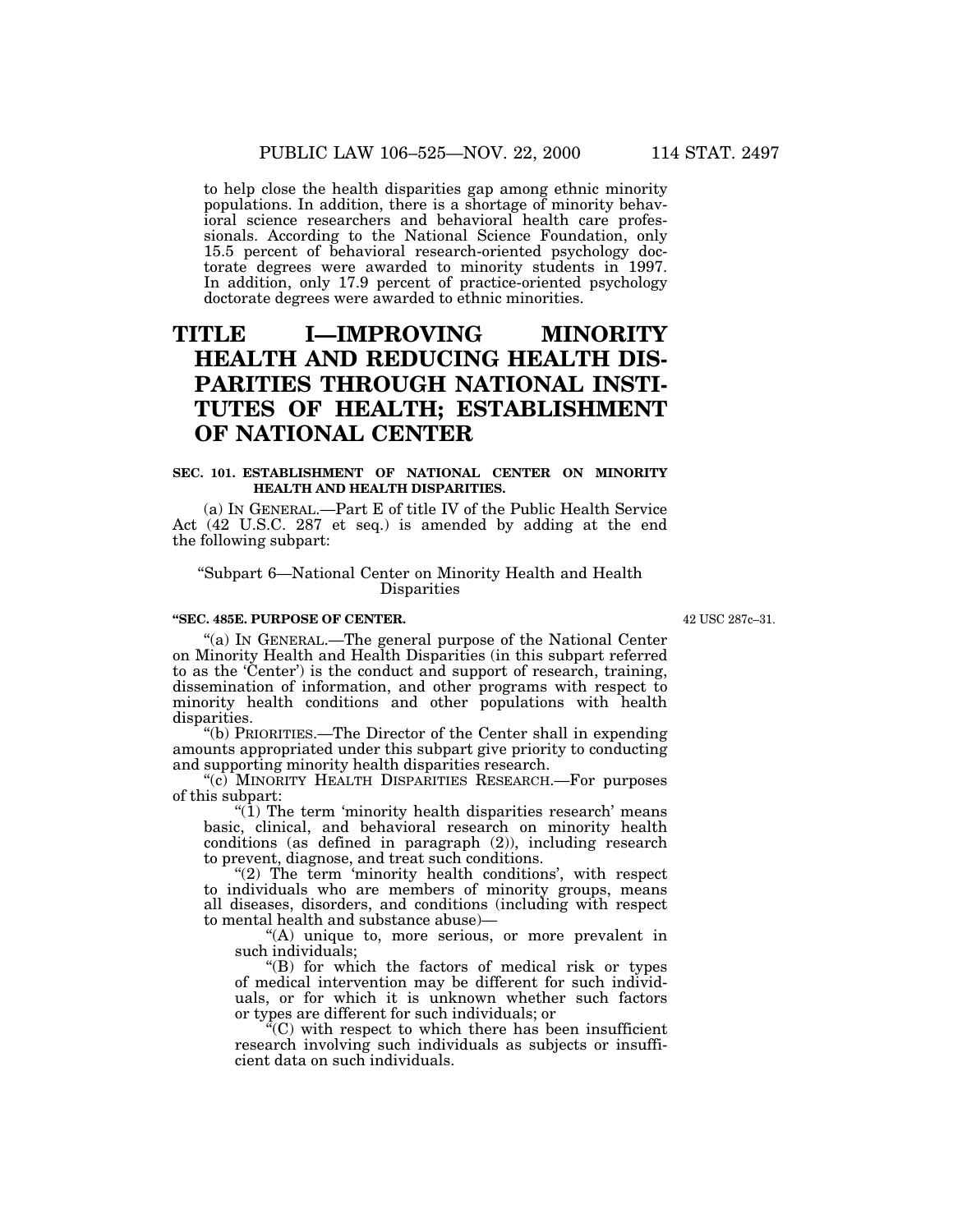"(3) The term 'minority group' has the meaning given the term 'racial and ethnic minority group' in section 1707.

"(4) The terms 'minority' and 'minorities' refer to individuals from a minority group.

''(d) HEALTH DISPARITY POPULATIONS.—For purposes of this

"(1) A population is a health disparity population if, as determined by the Director of the Center after consultation with the Director of the Agency for Healthcare Research and Quality, there is a significant disparity in the overall rate of disease incidence, prevalence, morbidity, mortality, or survival rates in the population as compared to the health status

" $(2)$  The Director shall give priority consideration to determining whether minority groups qualify as health disparity populations under paragraph  $(1)$ .

" $(3)$  The term 'health disparities research' means basic, clinical, and behavioral research on health disparity populations (including individual members and communities of such populations) that relates to health disparities as defined under paragraph (1), including the causes of such disparities and methods to prevent, diagnose, and treat such disparities.

''(e) COORDINATION OF ACTIVITIES.—The Director of the Center shall act as the primary Federal official with responsibility for coordinating all minority health disparities research and other health disparities research conducted or supported by the National Institutes of Health, and—

''(1) shall represent the health disparities research program of the National Institutes of Health, including the minority health disparities research program, at all relevant Executive branch task forces, committees and planning activities; and

"(2) shall maintain communications with all relevant Public Health Service agencies, including the Indian Health Service, and various other departments of the Federal Government to ensure the timely transmission of information concerning advances in minority health disparities research and other health disparities research between these various agencies for dissemination to affected communities and health care providers.

''(f) COLLABORATIVE COMPREHENSIVE PLAN AND BUDGET.—

''(1) IN GENERAL.—Subject to the provisions of this section and other applicable law, the Director of NIH, the Director of the Center, and the directors of the other agencies of the National Institutes of Health in collaboration (and in consultation with the advisory council for the Center) shall—

''(A) establish a comprehensive plan and budget for the conduct and support of all minority health disparities research and other health disparities research activities of the agencies of the National Institutes of Health (which plan and budget shall be first established under this subsection not later than 12 months after the date of the enactment of this subpart);

''(B) ensure that the plan and budget establish priorities among the health disparities research activities that such agencies are authorized to carry out;

" $(\tilde{C})$  ensure that the plan and budget establish objectives regarding such activities, describes the means for

Deadline.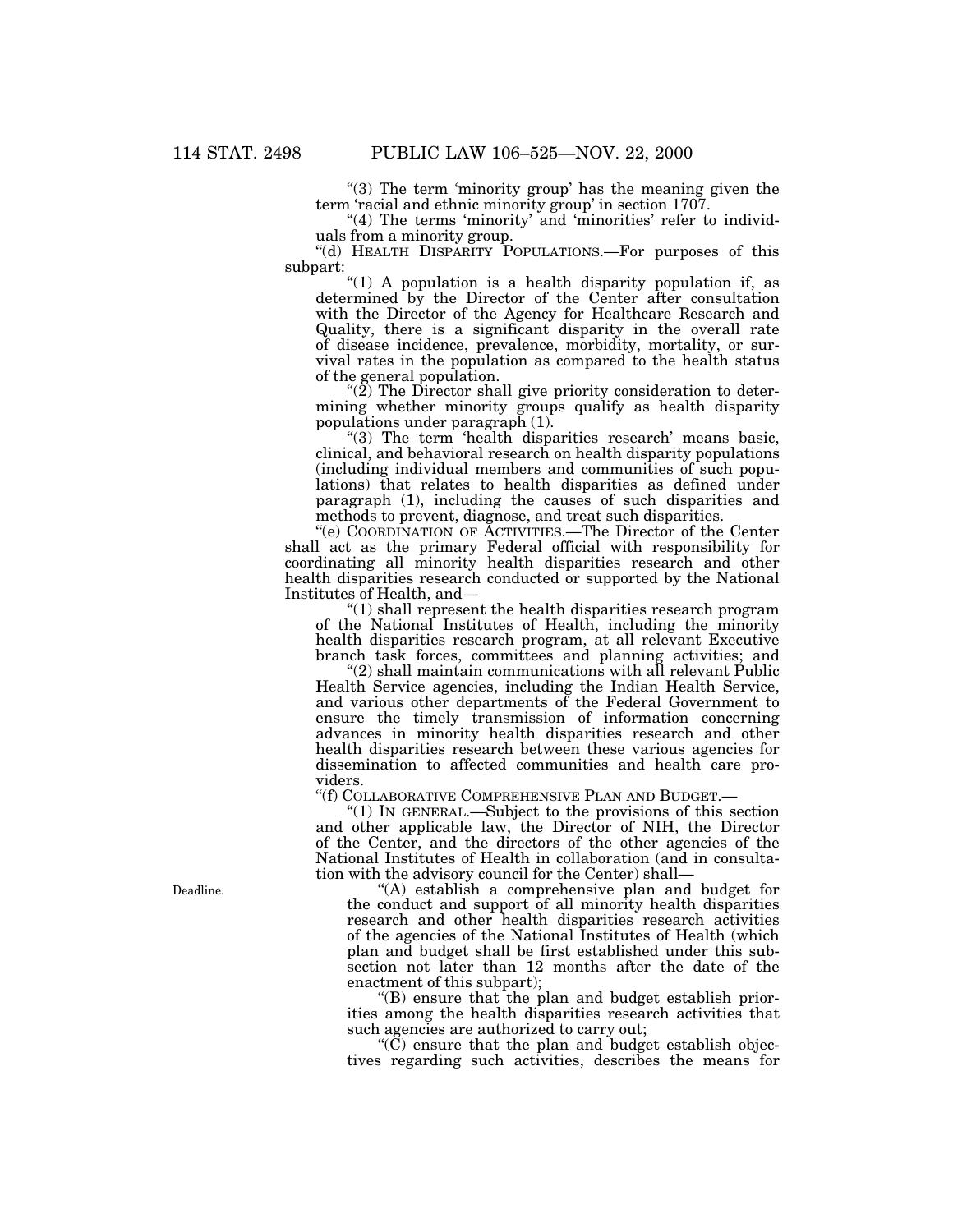achieving the objectives, and designates the date by which the objectives are expected to be achieved;

''(D) ensure that, with respect to amounts appropriated for activities of the Center, the plan and budget give priority in the expenditure of funds to conducting and supporting minority health disparities research;

 $\mathcal{L}(E)$  ensure that all amounts appropriated for such activities are expended in accordance with the plan and budget;

 $\mathcal{C}(F)$  review the plan and budget not less than annually, and revise the plan and budget as appropriate;

''(G) ensure that the plan and budget serve as a broad, binding statement of policies regarding minority health disparities research and other health disparities research activities of the agencies, but do not remove the responsibility of the heads of the agencies for the approval of specific programs or projects, or for other details of the daily administration of such activities, in accordance with the plan and budget; and

''(H) promote coordination and collaboration among the agencies conducting or supporting minority health or other health disparities research.

"(2) CERTAIN COMPONENTS OF PLAN AND BUDGET.-With respect to health disparities research activities of the agencies of the National Institutes of Health, the Director of the Center shall ensure that the plan and budget under paragraph (1) provide for—

''(A) basic research and applied research, including research and development with respect to products;

''(B) research that is conducted by the agencies;

''(C) research that is supported by the agencies;

''(D) proposals developed pursuant to solicitations by the agencies and for proposals developed independently of such solicitations; and

''(E) behavioral research and social sciences research, which may include cultural and linguistic research in each of the agencies.

"(3) MINORITY HEALTH DISPARITIES RESEARCH.—The plan and budget under paragraph (1) shall include a separate statement of the plan and budget for minority health disparities research.

''(g) PARTICIPATION IN CLINICAL RESEARCH.—The Director of the Center shall work with the Director of NIH and the directors of the agencies of the National Institutes of Health to carry out the provisions of section 492B that relate to minority groups.

''(h) RESEARCH ENDOWMENTS.—

 $(1)$  In GENERAL.—The Director of the Center may carry out a program to facilitate minority health disparities research and other health disparities research by providing for research endowments at centers of excellence under section 736.

"(2) ELIGIBILITY.—The Director of the Center may provide for a research endowment under paragraph (1) only if the institution involved meets the following conditions:

''(A) The institution does not have an endowment that is worth in excess of an amount equal to 50 percent of the national average of endowment funds at institutions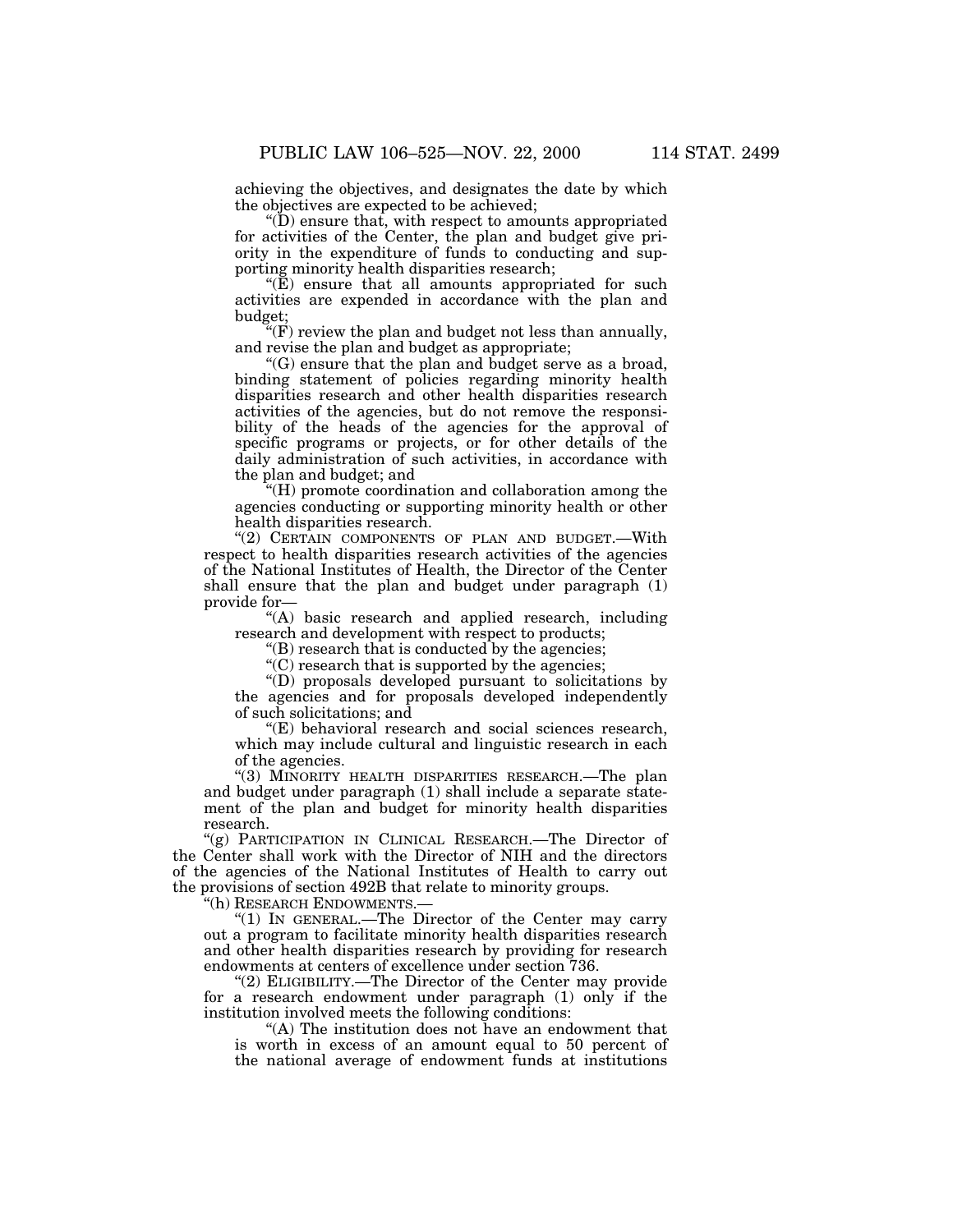that conduct similar biomedical research or training of health professionals.

" $(B)$  The application of the institution under paragraph (1) regarding a research endowment has been recommended pursuant to technical and scientific peer review and has been approved by the advisory council under subsection  $(i).$ 

''(i) CERTAIN ACTIVITIES.—In carrying out subsection (a), the Director of the Center—

''(1) shall assist the Director of the National Center for Research Resources in carrying out section  $481(c)(3)$  and in committing resources for construction at Institutions of Emerging Excellence;

''(2) shall establish projects to promote cooperation among Federal agencies, State, local, tribal, and regional public health agencies, and private entities in health disparities research; and

''(3) may utilize information from previous health initiatives concerning minorities and other health disparity populations. ''(j) ADVISORY COUNCIL.—

''(1) IN GENERAL.—The Secretary shall, in accordance with section 406, establish an advisory council to advise, assist, consult with, and make recommendations to the Director of the Center on matters relating to the activities described in subsection (a), and with respect to such activities to carry out any other functions described in section 406 for advisory councils under such section. Functions under the preceding sentence shall include making recommendations on budgetary allocations made in the plan under subsection (f), and shall include reviewing reports under subsection (k) before the reports are submitted under such subsection.

" $(2)$  MEMBERSHIP.—With respect to the membership of the advisory council under paragraph (1), a majority of the members shall be individuals with demonstrated expertise regarding minority health disparity and other health disparity issues; representatives of communities impacted by minority and other health disparities shall be included; and a diversity of health professionals shall be represented. The membership shall in addition include a representative of the Office of Behavioral and Social Sciences Research under section 404A.

"(k) ANNUAL REPORT.—The Director of the Center shall prepare an annual report on the activities carried out or to be carried out by the Center, and shall submit each such report to the Committee on Health, Education, Labor, and Pensions of the Senate, the Committee on Commerce of the House of Representatives, the Secretary, and the Director of NIH. With respect to the fiscal year involved, the report shall—

''(1) describe and evaluate the progress made in health disparities research conducted or supported by the national research institutes;

 $''(2)$  summarize and analyze expenditures made for activities with respect to health disparities research conducted or supported by the National Institutes of Health;

 $(3)$  include a separate statement applying the requirements of paragraphs  $(1)$  and  $(2)$  specifically to minority health disparities research; and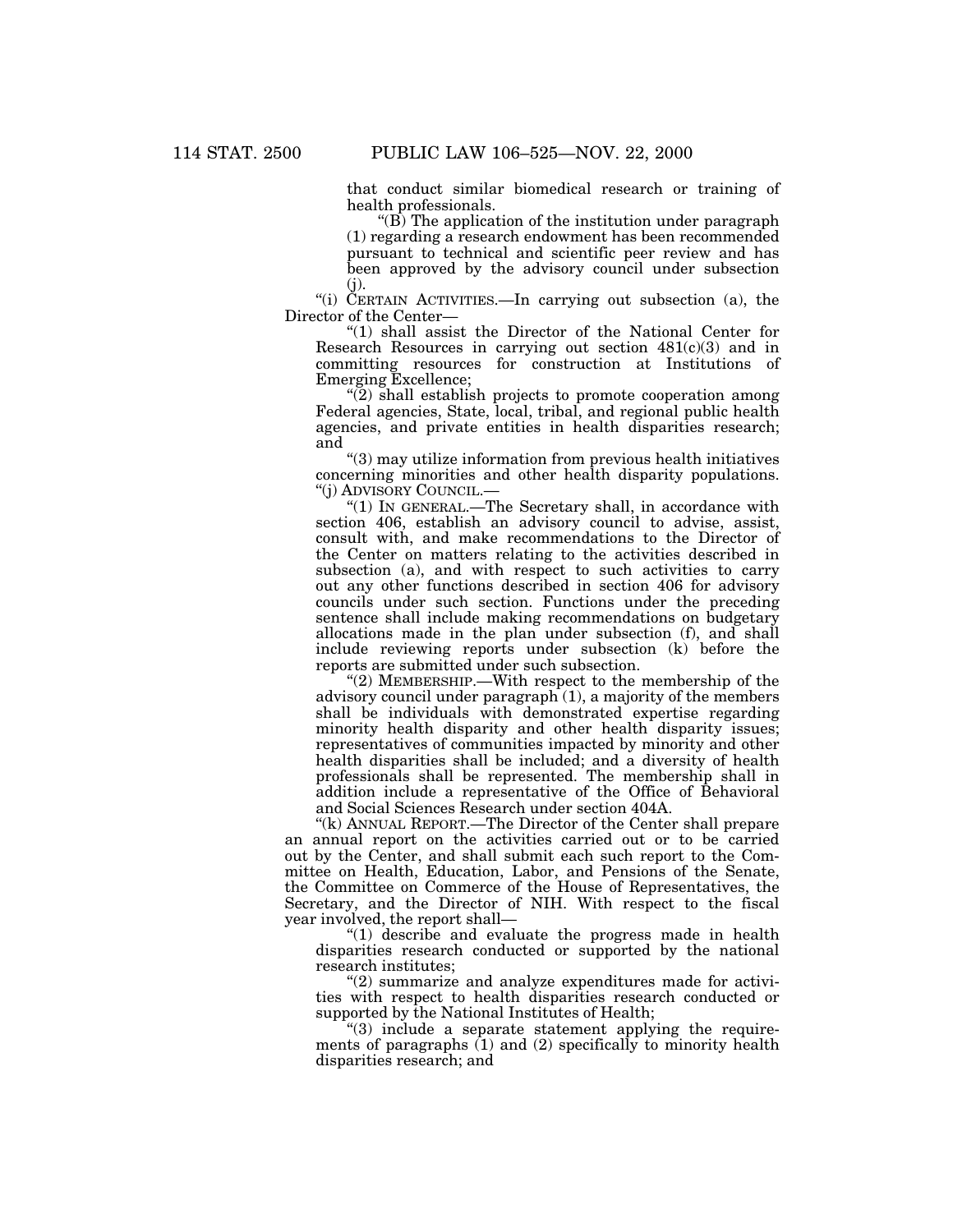"(4) contain such recommendations as the Director considers appropriate.

''(l) AUTHORIZATION OF APPROPRIATIONS.—For the purpose of carrying out this subpart, there are authorized to be appropriated  $$100,000,000$  for fiscal year 2001, and such sums as may be necessary for each of the fiscal years 2002 through 2005. Such authorization of appropriations is in addition to other authorizations of appropriations that are available for the conduct and support of minority health disparities research or other health disparities research by the agencies of the National Institutes of Health.".

(b) CONFORMING AMENDMENT.—Part A of title IV of the Public Health Service Act  $(42 \text{ U.S.C. } 281 \text{ et seq.})$  is amended—

(1) in section 401(b)(2)—<br>(A) in subparagraph (F), by moving the subparagraph two ems to the left; and<br>(B) by adding at the end the following subparagraph:

"(G) The National Center on Minority Health and Health Disparities.''; and

(2) by striking section 404.

#### **SEC. 102. CENTERS OF EXCELLENCE FOR RESEARCH EDUCATION AND** 42 USC 283b. **TRAINING.**

Subpart 6 of part E of title IV of the Public Health Service Act, as added by section 101(a) of this Act, is amended by adding at the end the following section:

#### **''SEC. 485F. CENTERS OF EXCELLENCE FOR RESEARCH EDUCATION** 42 USC 287c–32. **AND TRAINING.**

"(a) IN GENERAL.—The Director of the Center shall make awards of grants or contracts to designated biomedical and behavioral research institutions under paragraph (1) of subsection (c), or to consortia under paragraph (2) of such subsection, for the purpose of assisting the institutions in supporting programs of excellence in biomedical and behavioral research training for individuals who are members of minority health disparity populations or other health disparity populations.

''(b) REQUIRED USE OF FUNDS.—An award may be made under subsection (a) only if the applicant involved agrees that the grant will be expended—

 $\sqrt[n]{(1)}$  to train members of minority health disparity populations or other health disparity populations as professionals in the area of biomedical or behavioral research or both; or

"(2) to expand, remodel, renovate, or alter existing research facilities or construct new research facilities for the purpose of conducting minority health disparities research and other health disparities research.

''(c) CENTERS OF EXCELLENCE.—

''(1) IN GENERAL.—For purposes of this section, a designated biomedical and behavioral research institution is a biomedical and behavioral research institution that—

''(A) has a significant number of members of minority health disparity populations or other health disparity populations enrolled as students in the institution (including individuals accepted for enrollment in the institution);

''(B) has been effective in assisting such students of the institution to complete the program of education or training and receive the degree involved;

Grants. Contracts.

42 USC 281.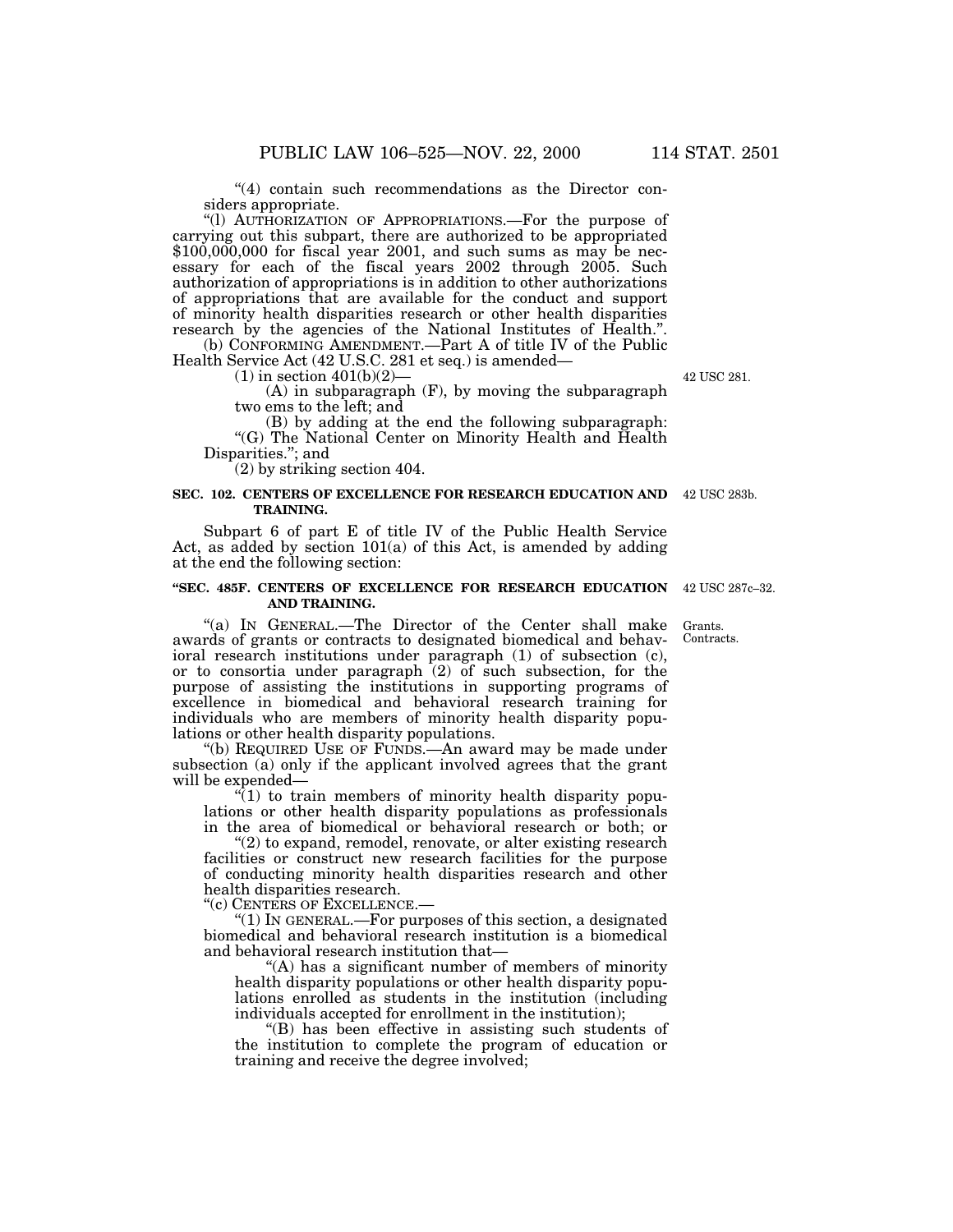''(C) has made significant efforts to recruit minority students to enroll in and graduate from the institution, which may include providing means-tested scholarships and other financial assistance as appropriate; and

''(D) has made significant recruitment efforts to increase the number of minority or other members of health disparity populations serving in faculty or administrative positions at the institution.

 $\sqrt{a}(2)$  CONSORTIUM.—Any designated biomedical and behavioral research institution involved may, with other biomedical and behavioral institutions (designated or otherwise), including tribal health programs, form a consortium to receive an award

"(3) APPLICATION OF CRITERIA TO OTHER PROGRAMS.—In the case of any criteria established by the Director of the Center for purposes of determining whether institutions meet the conditions described in paragraph (1), this section may not, with respect to minority health disparity populations or other health disparity populations, be construed to authorize, require, or prohibit the use of such criteria in any program other than the program established in this section.

''(d) DURATION OF GRANT.—The period during which payments are made under a grant under subsection (a) may not exceed 5 years. Such payments shall be subject to annual approval by the Director of the Center and to the availability of appropriations for the fiscal year involved to make the payments.

''(e) MAINTENANCE OF EFFORT.—

''(1) IN GENERAL.—With respect to activities for which an award under subsection (a) is authorized to be expended, the Director of the Center may not make such an award to a designated research institution or consortium for any fiscal year unless the institution, or institutions in the consortium, as the case may be, agree to maintain expenditures of non-Federal amounts for such activities at a level that is not less than the level of such expenditures maintained by the institutions involved for the fiscal year preceding the fiscal year for which such institutions receive such an award.

"(2) USE OF FEDERAL FUNDS.—With respect to any Federal amounts received by a designated research institution or consortium and available for carrying out activities for which an award under subsection (a) is authorized to be expended, the Director of the Center may make such an award only if the institutions involved agree that the institutions will, before expending the award, expend the Federal amounts obtained from sources other than the award.

''(f) CERTAIN EXPENDITURES.—The Director of the Center may authorize a designated biomedical and behavioral research institution to expend a portion of an award under subsection (a) for research endowments.

 $\mathcal{L}(g)$  DEFINITIONS.—For purposes of this section:

''(1) The term 'designated biomedical and behavioral research institution' has the meaning indicated for such term in subsection  $(c)(1)$ . Such term includes any health professions school receiving an award of a grant or contract under section 736.

"(2) The term 'program of excellence' means any program carried out by a designated biomedical and behavioral research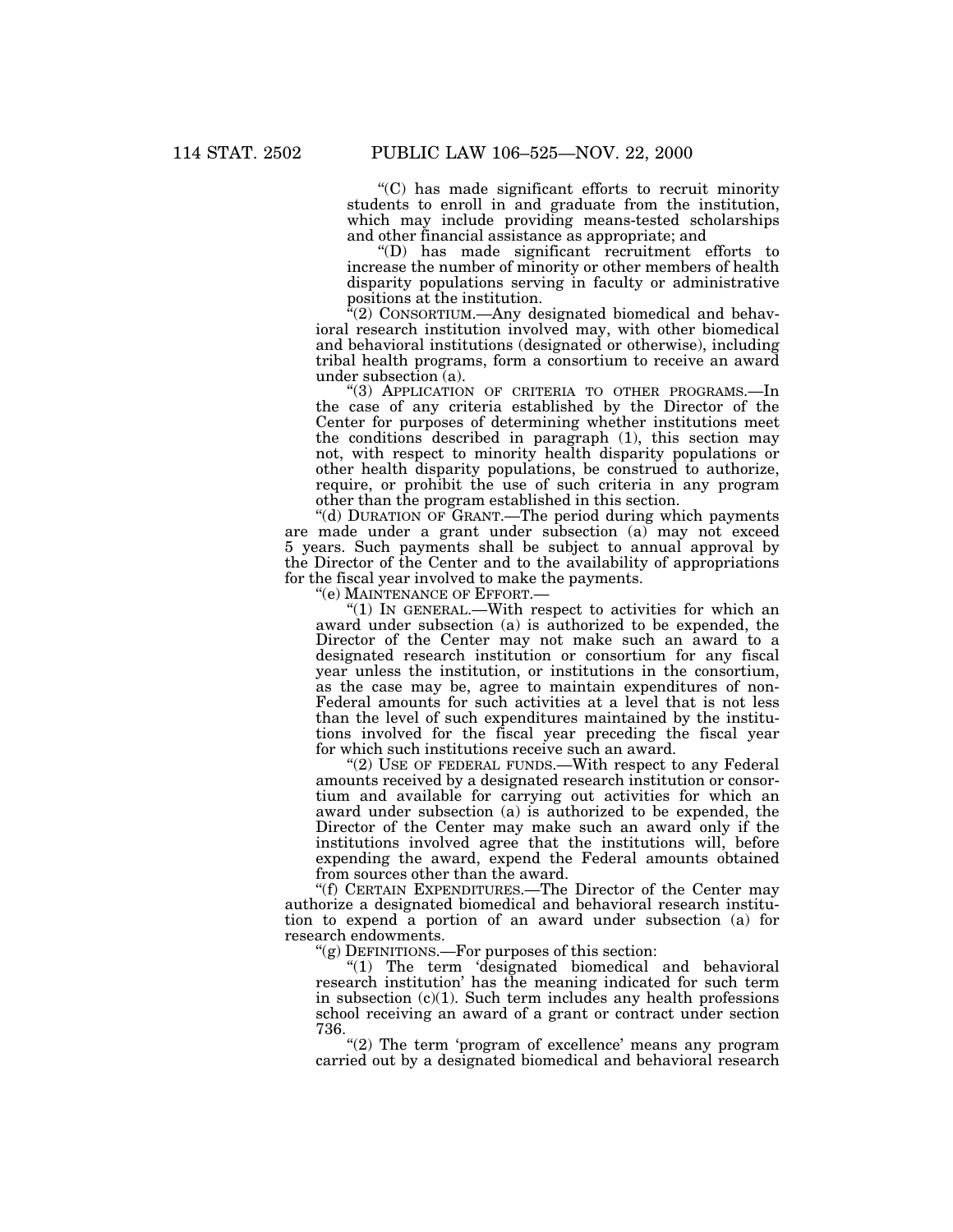institution with an award under subsection (a), if the program is for purposes for which the institution involved is authorized in subsection (b) to expend the grant.

"(h) AUTHORIZATION OF APPROPRIATIONS.—For the purpose of making grants under subsection (a), there are authorized to be appropriated such sums as may be necessary for each of the fiscal years 2001 through 2005.''.

### **SEC. 103. EXTRAMURAL LOAN REPAYMENT PROGRAM FOR MINORITY HEALTH DISPARITIES RESEARCH.**

Subpart 6 of part E of title IV of the Public Health Service Act, as amended by section 102 of this Act, is amended by adding at the end the following section:

#### **''SEC. 485G. LOAN REPAYMENT PROGRAM FOR MINORITY HEALTH** 42 USC 287c–33. **DISPARITIES RESEARCH.**

''(a) IN GENERAL.—The Director of the Center shall establish a program of entering into contracts with qualified health professionals under which such health professionals agree to engage in minority health disparities research or other health disparities research in consideration of the Federal Government agreeing to repay, for each year of engaging in such research, not more than \$35,000 of the principal and interest of the educational loans of Contracts.

such health professionals. "(b) SERVICE PROVISIONS.—The provisions of sections 338B, 338C, and 338E shall, except as inconsistent with subsection (a), apply to the program established in such subsection to the same extent and in the same manner as such provisions apply to the National Health Service Corps Loan Repayment Program established in subpart III of part D of title III.

''(c) REQUIREMENT REGARDING HEALTH DISPARITY POPU-LATIONS.—The Director of the Center shall ensure that not fewer than 50 percent of the contracts entered into under subsection (a) are for appropriately qualified health professionals who are members of a health disparity population.

''(d) PRIORITY.—With respect to minority health disparities research and other health disparities research under subsection (a), the Secretary shall ensure that priority is given to conducting projects of biomedical research.

''(e) FUNDING.—

''(1) AUTHORIZATION OF APPROPRIATIONS.—For the purpose of carrying out this section, there are authorized to be appropriated such sums as may be necessary for each of the fiscal years 2001 through 2005.

"(2) AVAILABILITY OF APPROPRIATIONS.—Amounts available for carrying out this section shall remain available until the expiration of the second fiscal year beginning after the fiscal year for which the amounts were made available.''.

## **SEC. 104. GENERAL PROVISIONS REGARDING THE CENTER.**

Subpart 6 of part E of title IV of the Public Health Service Act, as amended by section 103 of this Act, is amended by adding at the end the following section:

### **''SEC. 485H. GENERAL PROVISIONS REGARDING THE CENTER.**

''(a) ADMINISTRATIVE SUPPORT FOR CENTER.—The Secretary, acting through the Director of the National Institutes of Health, shall provide administrative support and support services to the

42 USC 287c–34.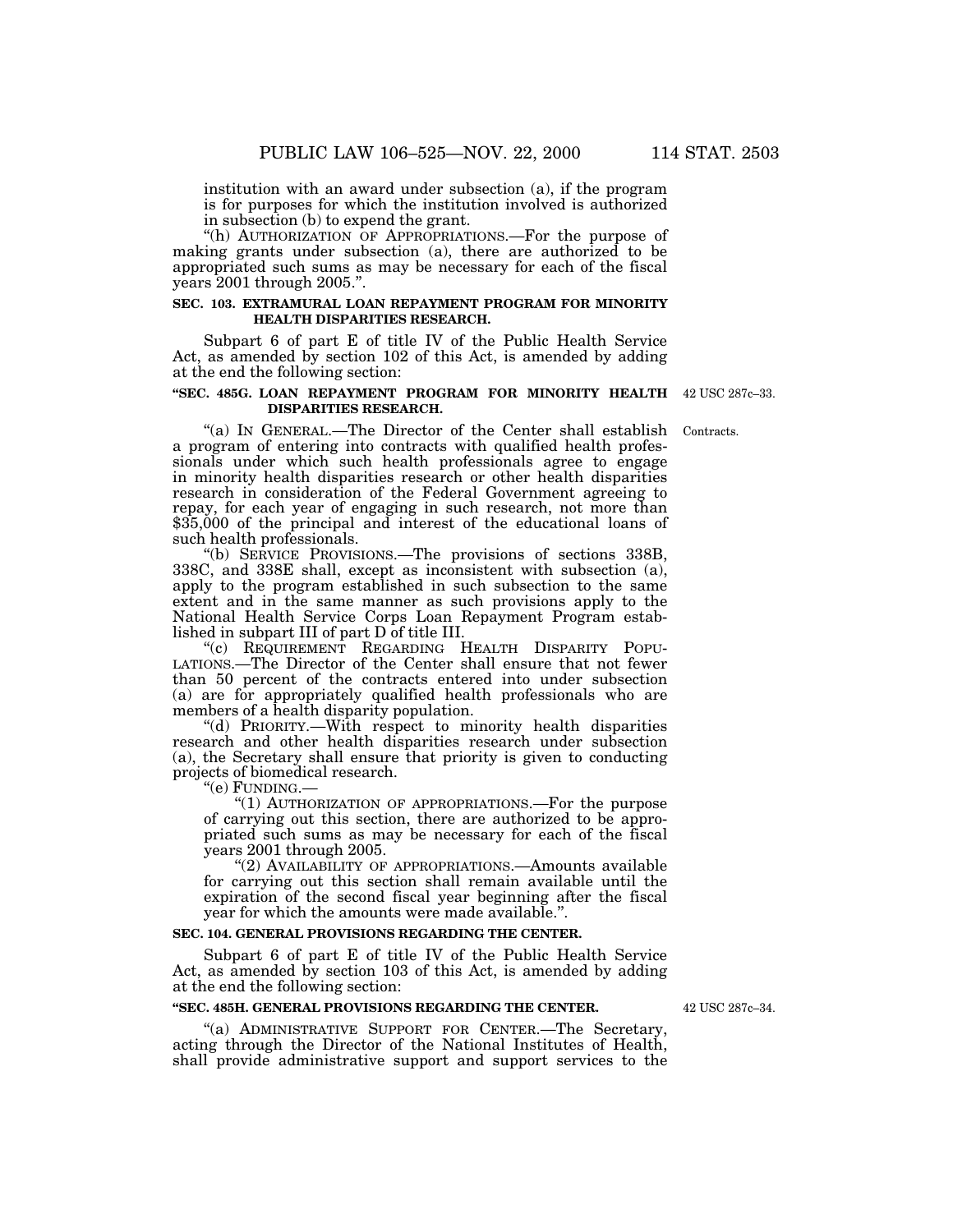Director of the Center and shall ensure that such support takes maximum advantage of existing administrative structures at the agencies of the National Institutes of Health.<br>"(b) EVALUATION AND REPORT.—<br>"(1) EVALUATION.—Not later than 5 years after the date

of the enactment of this subpart, the Secretary shall conduct an evaluation to—<br>"(A) determine the effect of this subpart on the plan-

ning and coordination of health disparities research programs at the agencies of the National Institutes of Health; grams at the agencies of the National Institutes of Health; ''(B) evaluate the extent to which this subpart has

eliminated the duplication of administrative resources among such Institutes, centers and divisions; and "(C) provide, to the extent determined by the Secretary

to be appropriate, recommendations concerning future legislative modifications with respect to this subpart, for both minority health disparities research and other health disparities research.

" $(2)$  MINORITY HEALTH DISPARITIES RESEARCH.—The evaluation under paragraph (1) shall include a separate statement that applies subparagraphs (A) and (B) of such paragraph to minority health disparities research.

"(3) REPORT.—Not later than 1 year after the date on which the evaluation is commenced under paragraph (1), the Secretary shall prepare and submit to the Committee on Health, Education, Labor, and Pensions of the Senate, and the Committee on Commerce of the House of Representatives, a report concerning the results of such evaluation.''.

### **SEC. 105. REPORT REGARDING RESOURCES OF NATIONAL INSTI-TUTES OF HEALTH DEDICATED TO MINORITY AND OTHER HEALTH DISPARITIES RESEARCH.**

Not later than December 1, 2003, the Director of the National Center on Minority Health and Health Disparities (established by the amendment made by section  $101(a)$ ), after consultation with the advisory council for such Center, shall submit to the Congress, the Secretary of Health and Human Services, and the Director of the National Institutes of Health a report that provides the following:

(1) Recommendations for the methodology that should be used to determine the extent of the resources of the National Institutes of Health that are dedicated to minority health disparities research and other health disparities research, including determining the amount of funds that are used to conduct and support such research. With respect to such methodology, the report shall address any discrepancies between the methodology used by such Institutes as of the date of the enactment of this Act and the methodology used by the Institute of Medicine as of such date.

(2) A determination of whether and to what extent, relative to fiscal year 1999, there has been an increase in the level of resources of the National Institutes of Health that are dedicated to minority health disparities research, including the amount of funds used to conduct and support such research. The report shall include provisions describing whether and to what extent there have been increases in the number and amount of awards to minority serving institutions.

Deadline.

Deadline.

42 USC 287c–31 note.

Deadline.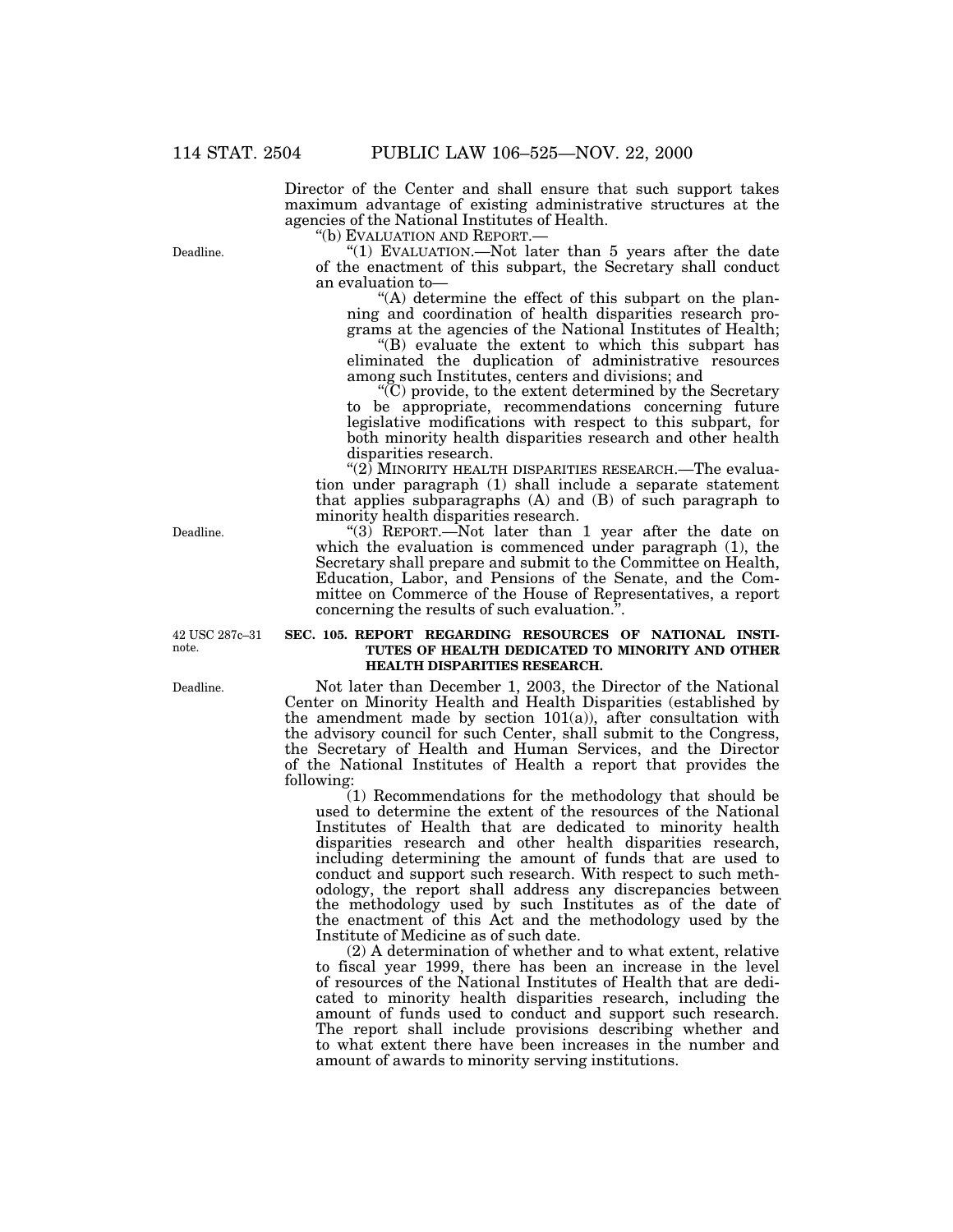## **TITLE II—HEALTH DISPARITIES RE-SEARCH BY AGENCY FOR HEALTH-CARE RESEARCH AND QUALITY**

### **SEC. 201. HEALTH DISPARITIES RESEARCH BY AGENCY FOR HEALTH-CARE RESEARCH AND QUALITY.**

(a) IN GENERAL.—Part A of title IX of the Public Health Service Act (42 U.S.C. 299 et seq.) is amended—

> (1) in section 902, by striking subsection (g); and (2) by adding at the end the following:

### **''SEC. 903. RESEARCH ON HEALTH DISPARITIES.**

''(a) IN GENERAL.—The Director shall—

''(1) conduct and support research to identify populations for which there is a significant disparity in the quality, outcomes, cost, or use of health care services or access to and satisfaction with such services, as compared to the general population;

"(2) conduct and support research on the causes of and barriers to reducing the health disparities identified in paragraph (1), taking into account such factors as socioeconomic status, attitudes toward health, the language spoken, the extent of formal education, the area or community in which the population resides, and other factors the Director determines to be appropriate;

''(3) conduct and support research and support demonstration projects to identify, test, and evaluate strategies for reducing or eliminating health disparities, including development or identification of effective service delivery models, and disseminate effective strategies and models;

"(4) develop measures and tools for the assessment and improvement of the outcomes, quality, and appropriateness of health care services provided to health disparity populations;

" $(5)$  in carrying out section 902 $(c)$ , provide support to increase the number of researchers who are members of health disparity populations, and the health services research capacity of institutions that train such researchers; and

''(6) beginning with fiscal year 2003, annually submit to the Congress a report regarding prevailing disparities in health care delivery as it relates to racial factors and socioeconomic factors in priority populations.

''(b) RESEARCH AND DEMONSTRATION PROJECTS.—

" $(1)$  In GENERAL.—In carrying out subsection  $(a)$ , the Director shall conduct and support research and support demonstrations to—

''(A) identify the clinical, cultural, socioeconomic, geographic, and organizational factors that contribute to health disparities, including minority health disparity populations, which research shall include behavioral research, such as examination of patterns of clinical decisionmaking, and research on access, outreach, and the availability of related support services (such as cultural and linguistic services);

''(B) identify and evaluate clinical and organizational strategies to improve the quality, outcomes, and access

Reports.

42 USC 299a–1.

42 USC 299a.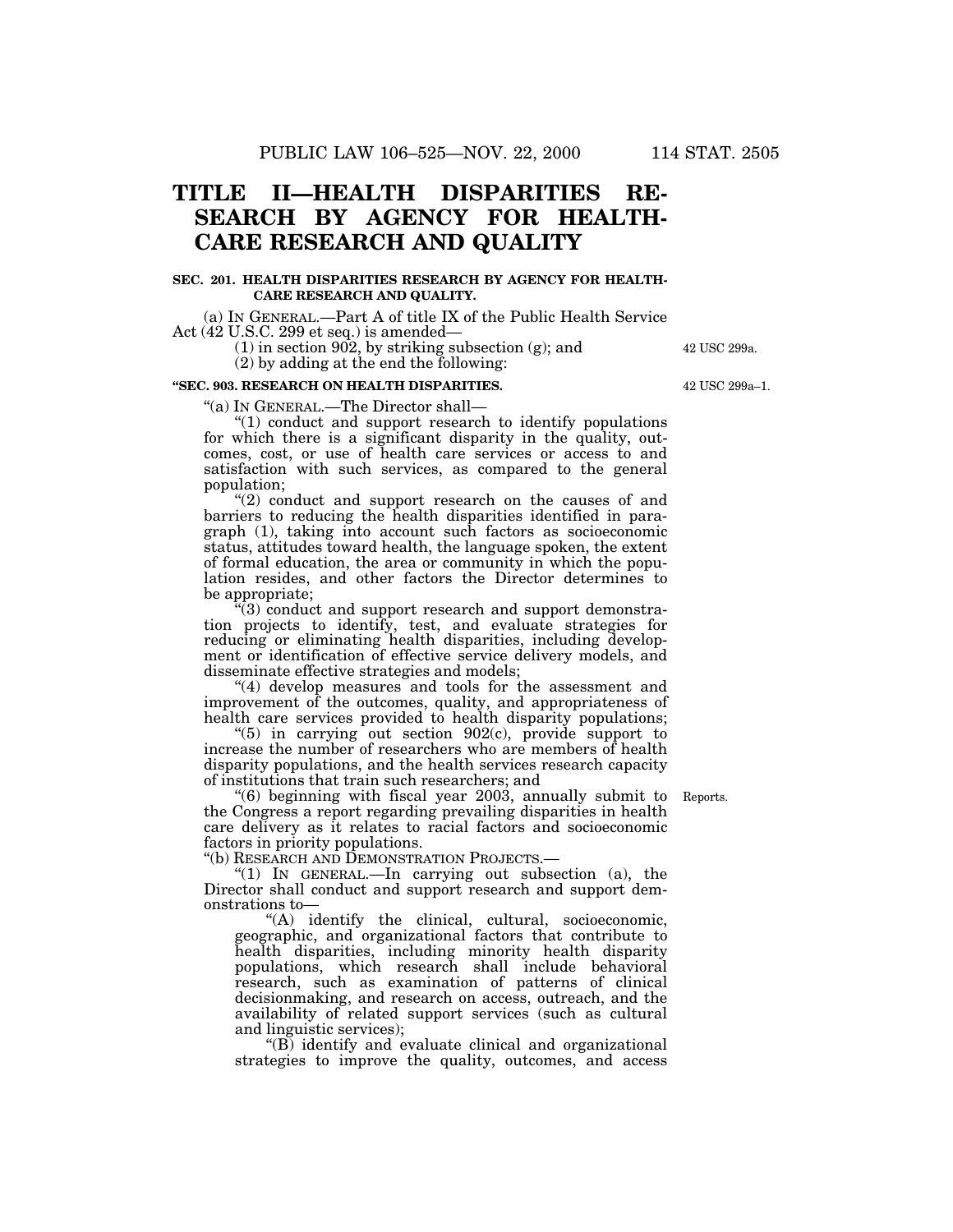to care for health disparity populations, including minority

 $(C)$  test such strategies and widely disseminate those strategies for which there is scientific evidence of effectiveness; and

''(D) determine the most effective approaches for disseminating research findings to health disparity populations, including minority populations.

"(2) USE OF CERTAIN STRATEGIES. In carrying out this section, the Director shall implement research strategies and mechanisms that will enhance the involvement of individuals who are members of minority health disparity populations or other health disparity populations, health services researchers who are such individuals, institutions that train such individuals as researchers, members of minority health disparity populations or other health disparity populations for whom the Agency is attempting to improve the quality and outcomes of care, and representatives of appropriate tribal or other community-based organizations with respect to health disparity populations. Such research strategies and mechanisms may include the use of— $\cdot$ "(A) centers of excellence that can demonstrate, either

individually or through consortia, a combination of multidisciplinary expertise in outcomes or quality improvement research, linkages to relevant sites of care, and a demonstrated capacity to involve members and communities of health disparity populations, including minority health disparity populations, in the planning, conduct, dissemination, and translation of research;

''(B) provider-based research networks, including health plans, facilities, or delivery system sites of care (especially primary care), that make extensive use of health care providers who are members of health disparity populations or who serve patients in such populations and have the capacity to evaluate and promote quality improvement;

''(C) service delivery models (such as health centers under section 330 and the Indian Health Service) to reduce health disparities; and

''(D) innovative mechanisms or strategies that will facilitate the translation of past research investments into clinical practices that can reasonably be expected to benefit these populations.

''(c) QUALITY MEASUREMENT DEVELOPMENT.—

"(1) IN GENERAL.—To ensure that health disparity populations, including minority health disparity populations, benefit from the progress made in the ability of individuals to measure the quality of health care delivery, the Director shall support the development of quality of health care measures that assess the experience of such populations with health care systems, such as measures that assess the access of such populations to health care, the cultural competence of the care provided, the quality of the care provided, the outcomes of care, or other aspects of health care practice that the Director determines to be important.

"(2) EXAMINATION OF CERTAIN PRACTICES.—The Director shall examine the practices of providers that have a record of reducing health disparities or have experience in providing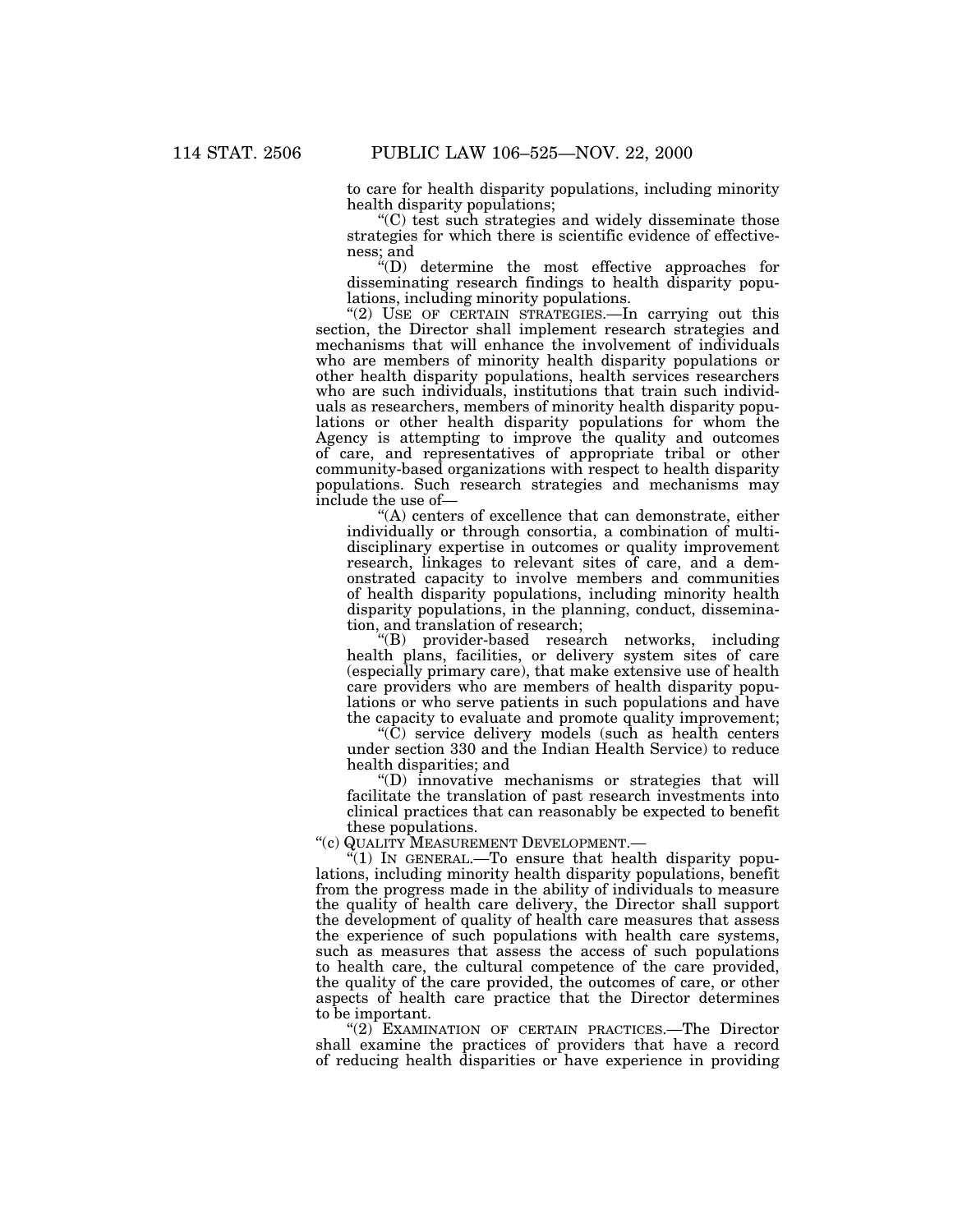culturally competent health services to minority health disparity populations or other health disparity populations. In examining such practices of providers funded under the authorities of this Act, the Director shall consult with the heads of the relevant agencies of the Public Health Service. ''(3) REPORT.—Not later than 36 months after the date Deadline.

of the enactment of this section, the Secretary, acting through the Director, shall prepare and submit to the appropriate committees of Congress a report describing the state-of-theart of quality measurement for minority and other health disparity populations that will identify critical unmet needs, the current activities of the Department to address those needs, and a description of related activities in the private sector.

''(d) DEFINITION.—For purposes of this section: ''(1) The term 'health disparity population' has the meaning given such term in section 485E, except that in addition to the meaning so given, the Director may determine that such term includes populations for which there is a significant disparity in the quality, outcomes, cost, or use of health care services or access to or satisfaction with such services as compared to the general population.

" $(2)$  The term 'minority', with respect to populations, refers to racial and ethnic minority groups as defined in section 1707.''. (b) FUNDING.—Section 927 of the Public Health Service Act

(42 U.S.C. 299 $c=6$ ) is amended by adding at the end the following: "(d) HEALTH DISPARITIES RESEARCH.—For the purpose of car-

rying out the activities under section 903, there are authorized to be appropriated \$50,000,000 for fiscal year 2001, and such sums as may be necessary for each of the fiscal years 2002 through 2005.''.

## **TITLE III—DATA COLLECTION RELATING TO RACE OR ETHNICITY**

#### **SEC. 301. STUDY AND REPORT BY NATIONAL ACADEMY OF SCIENCES.**

(a) STUDY.—The National Academy of Sciences shall conduct a comprehensive study of the Department of Health and Human Services' data collection systems and practices, and any data collection or reporting systems required under any of the programs or activities of the Department, relating to the collection of data on race or ethnicity, including other Federal data collection systems (such as the Social Security Administration) with which the Department interacts to collect relevant data on race and ethnicity.

(b) REPORT.—Not later than 1 year after the date of enactment Deadline. of this Act, the National Academy of Sciences shall prepare and submit to the Committee on Health, Education, Labor, and Pensions of the Senate and the Committee on Commerce of the House of Representatives, a report that— (1) identifies the data needed to support efforts to evaluate

the effects of socioeconomic status, race and ethnicity on access to health care and other services and on disparity in health and other social outcomes and the data needed to enforce existing protections for equal access to health care;

(2) examines the effectiveness of the systems and practices of the Department of Health and Human Services described in subsection (a), including pilot and demonstration projects

42 USC 3501 note.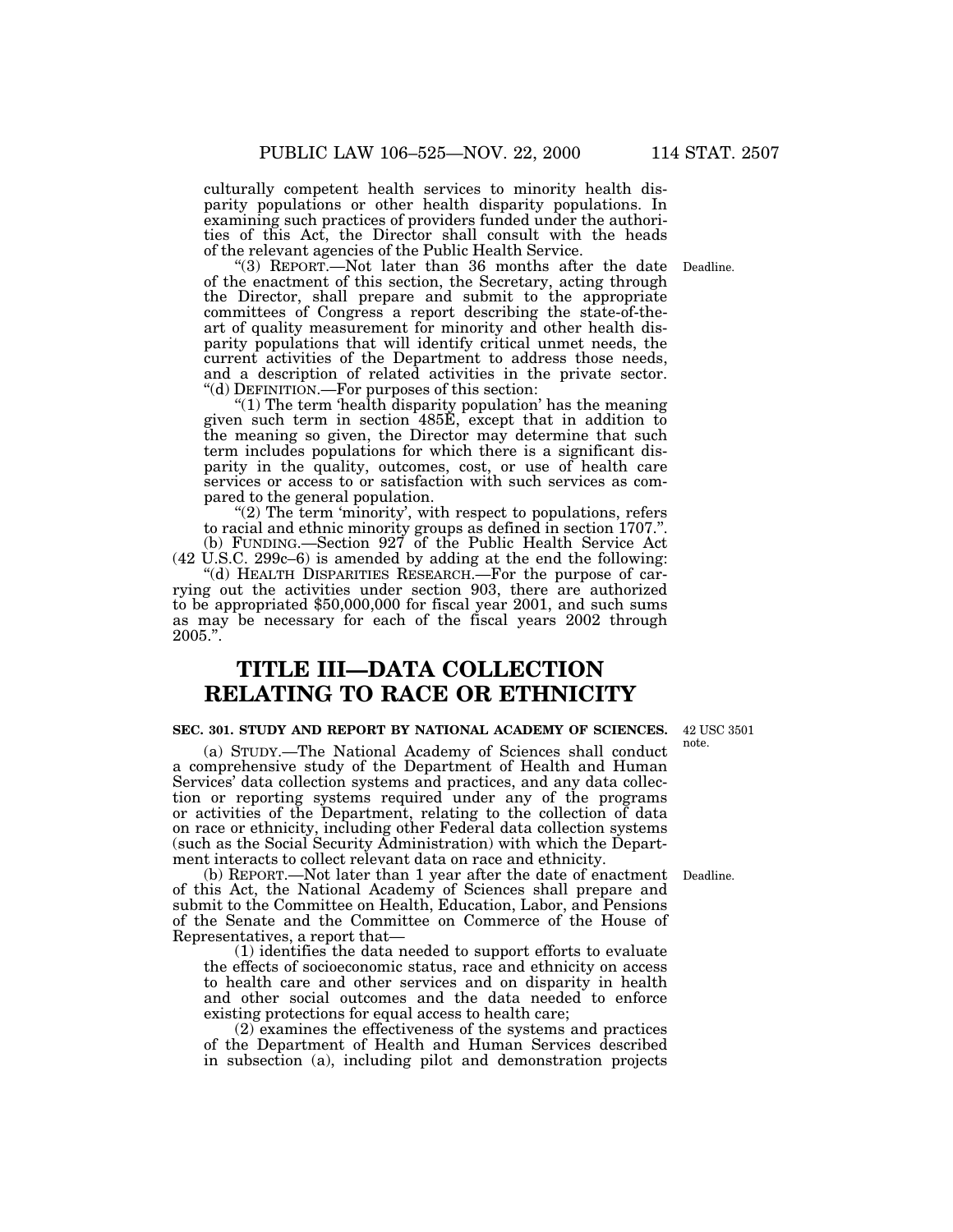of the Department, and the effectiveness of selected systems and practices of other Federal, State, and tribal agencies and the private sector, in collecting and analyzing such data;

(3) contains recommendations for ensuring that the Department of Health and Human Services, in administering its entire array of programs and activities, collects, or causes to be collected, reliable and complete information relating to race and ethnicity; and

(4) includes projections about the costs associated with the implementation of the recommendations described in paragraph (3), and the possible effects of the costs on program operations.

(c) AUTHORIZATION OF APPROPRIATIONS.—For the purpose of carrying out this section, there are authorized to be appropriated such sums as may be necessary for fiscal year 2001.

## **TITLE IV—HEALTH PROFESSIONS EDUCATION**

### **SEC. 401. HEALTH PROFESSIONS EDUCATION IN HEALTH DISPARITIES.**

(a) IN GENERAL.—Part B of title VII of the Public Health Service Act (42 U.S.C. 293 et seq.) is amended by inserting after section 740 the following:

42 USC 293e.

## **''SEC. 741. GRANTS FOR HEALTH PROFESSIONS EDUCATION.**

"(a) GRANTS FOR HEALTH PROFESSIONS EDUCATION IN HEALTH DISPARITIES AND CULTURAL COMPETENCY.—

''(1) IN GENERAL.—The Secretary, acting through the Administrator of the Health Resources and Services Administration, may make awards of grants, contracts, or cooperative agreements to public and nonprofit private entities (including tribal entities) for the purpose of carrying out research and demonstration projects (including research and demonstration projects for continuing health professions education) for training and education of health professionals for the reduction of disparities in health care outcomes and the provision of culturally competent health care.

"(2) ELIGIBLE ENTITIES.—Unless specifically required otherwise in this title, the Secretary shall accept applications for grants or contracts under this section from health professions schools, academic health centers, State or local governments, or other appropriate public or private nonprofit entities (or consortia of entities, including entities promoting multidisciplinary approaches) for funding and participation in health professions training activities. The Secretary may accept applications from for-profit private entities as determined appropriate by the Secretary.

''(b) AUTHORIZATION OF APPROPRIATIONS.—There are authorized to be appropriated to carry out subsection (a), \$3,500,000 for fiscal year 2001, \$7,000,000 for fiscal year 2002, \$7,000,000 for fiscal year 2003, and \$3,500,000 for fiscal year 2004.''.

(b) NURSING EDUCATION.—Part A of title VIII of the Public Health Service Act (42 U.S.C. 296 et seq.) is amended—

(1) by redesignating section 807 as section 808; and

42 USC 296e–1. (2) by inserting after section 806 the following:

42 USC 296f.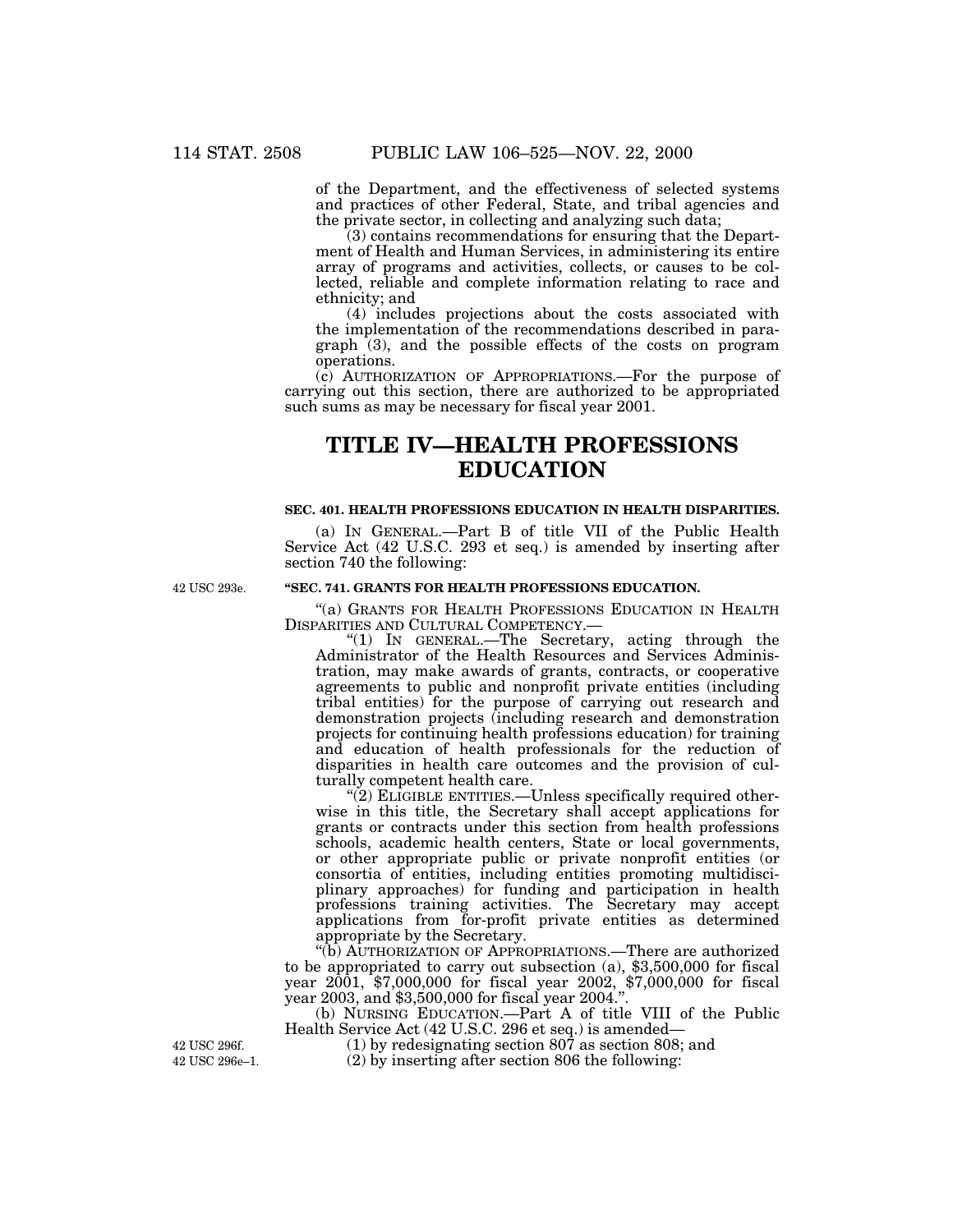### **''SEC. 807. GRANTS FOR HEALTH PROFESSIONS EDUCATION.**

''(a) GRANTS FOR HEALTH PROFESSIONS EDUCATION IN HEALTH DISPARITIES AND CULTURAL COMPETENCY.—The Secretary, acting through the Administrator of the Health Resources and Services Administration, may make awards of grants, contracts, or cooperative agreements to eligible entities for the purpose of carrying out research and demonstration projects (including research and demonstration projects for continuing health professions education) for training and education for the reduction of disparities in health care outcomes and the provision of culturally competent health care. Grants under this section shall be the same as provided in section 741.''.

''(b) AUTHORIZATION OF APPROPRIATIONS.—There are to be appropriated to carry out subsection (a) such sums as may be necessary for each of the fiscal years 2001 through 2004.''.

### **SEC. 402. NATIONAL CONFERENCE ON HEALTH PROFESSIONS EDU-CATION AND HEALTH DISPARITIES.**

note.

(a) IN GENERAL.—Not later than 1 year after the date of enactment of this Act, the Secretary of Health and Human Services (in this section referred to as the ''Secretary''), acting through the Administrator of the Health Resources and Services Administration, shall convene a national conference on health professions education as a method for reducing disparities in health outcomes.

(b) PARTICIPANTS.—The Secretary shall include in the national conference convened under subsection (a) advocacy groups and educational entities as described in section 741 of the Public Health Service Act (as added by section 401), tribal health programs, health centers under section 330 of such Act, and other interested parties.

(c) ISSUES.—The national conference convened under subsection (a) shall include, but is not limited to, issues that address the role and impact of health professions education on the reduction of disparities in health outcomes, including the role of education on cultural competency. The conference shall focus on methods to achieve reductions in disparities in health outcomes through health professions education (including continuing education programs) and strategies for outcomes measurement to assess the effectiveness of education in reducing disparities.

(d) PUBLICATION OF FINDINGS.—Not later than 6 months after the national conference under subsection (a) has convened, the Secretary shall publish in the Federal Register a summary of the proceedings and findings of the conference.

(e) AUTHORIZATION OF APPROPRIATIONS.—There is authorized to be appropriated such sums as may be necessary to carry out this section.

## **SEC. 403. ADVISORY RESPONSIBILITIES IN HEALTH PROFESSIONS EDUCATION IN HEALTH DISPARITIES AND CULTURAL COMPETENCY.**

Section 1707 of the Public Health Service Act (42 U.S.C. 300u– 6) is amended—

(1) in subsection (b), by adding at the end the following paragraph:

 $(10)$  Advise in matters related to the development, implementation, and evaluation of health professions education in decreasing disparities in health care outcomes, including

Deadline. Federal Register, publication.

42 USC 293e

Deadline.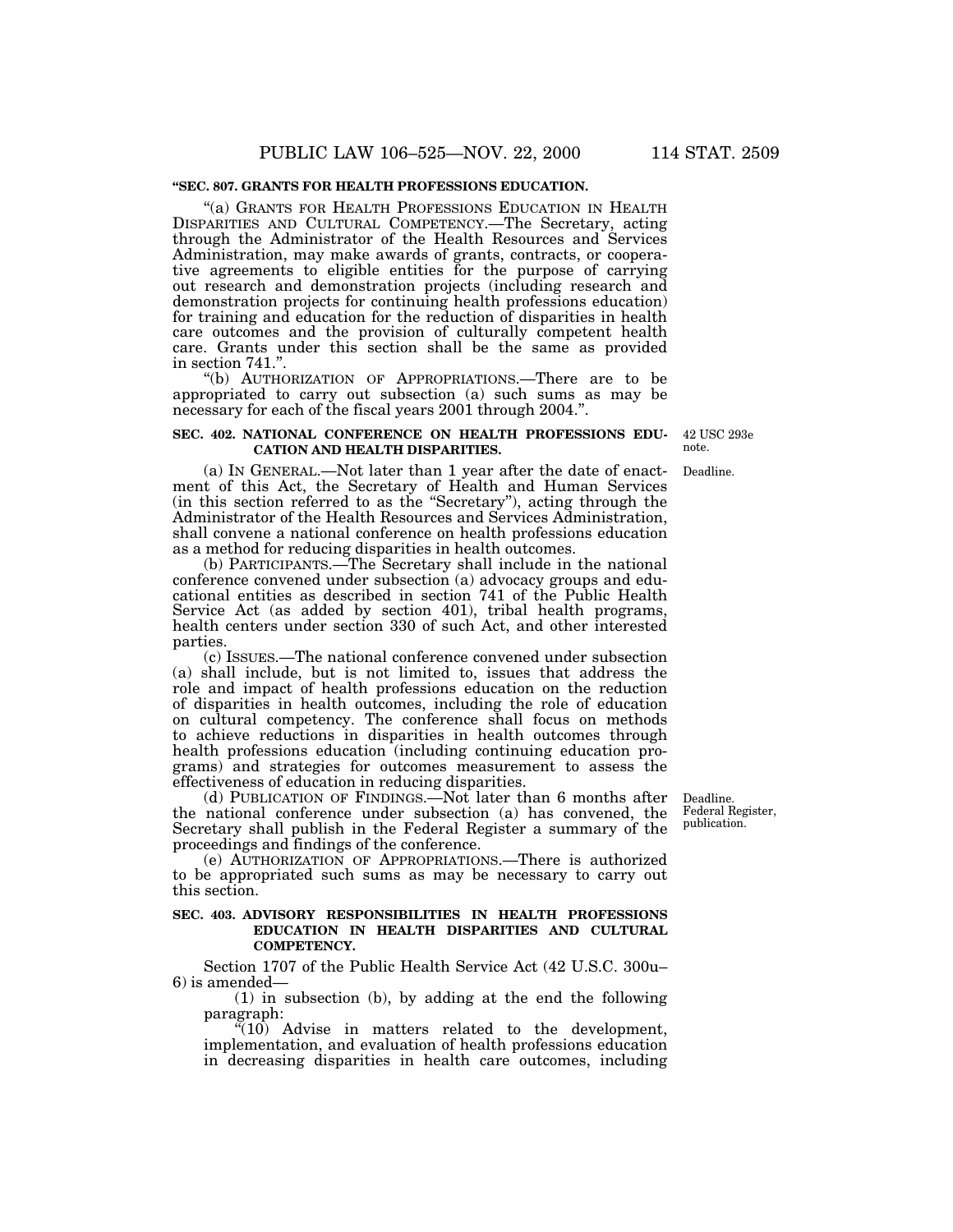cultural competency as a method of eliminating health disparities.'';

 $(2)$  in subsection  $(c)(2)$ , by striking "paragraphs  $(1)$  through (9)" and inserting "paragraphs (1) through  $(10)$ "; and

(3) in subsection (d), by amending paragraph (1) to read as follows:

''(1) RECOMMENDATIONS REGARDING LANGUAGE.—

''(A) PROFICIENCY IN SPEAKING ENGLISH.—The Deputy Assistant Secretary shall consult with the Director of the Office of International and Refugee Health, the Director of the Office of Civil Rights, and the Directors of other appropriate departmental entities regarding recommendations for carrying out activities under subsection (b)(9).

''(B) HEALTH PROFESSIONS EDUCATION REGARDING HEALTH DISPARITIES.—The Deputy Assistant Secretary shall carry out the duties under subsection (b)(10) in collaboration with appropriate personnel of the Department of Health and Human Services, other Federal agencies, and other offices, centers, and institutions, as appropriate, that have responsibilities under the Minority Health and Health Disparities Research and Education Act of 2000.''.

# **TITLE V—PUBLIC AWARENESS AND DIS-SEMINATION OF INFORMATION ON HEALTH DISPARITIES**

42 USC 287c–31 note.

## **SEC. 501. PUBLIC AWARENESS AND INFORMATION DISSEMINATION.**

(a) PUBLIC AWARENESS ON HEALTH DISPARITIES.—The Secretary of Health and Human Services (in this section referred to as the ''Secretary'') shall conduct a national campaign to inform the public and health care professionals about health disparities in minority and other underserved populations by disseminating information and materials available on specific diseases affecting these populations and programs and activities to address these disparities. The campaign shall—

(1) have a specific focus on minority and other underserved communities with health disparities; and

(2) include an evaluation component to assess the impact of the national campaign in raising awareness of health disparities and information on available resources.

(b) DISSEMINATION OF INFORMATION ON HEALTH DISPARITIES.— The Secretary shall develop and implement a plan for the dissemination of information and findings with respect to health disparities under titles I, II, III, and IV of this Act. The plan shall—

(1) include the participation of all agencies of the Department of Health and Human Services that are responsible for serving populations included in the health disparities research; and

(2) have agency-specific strategies for disseminating relevant findings and information on health disparities and improving health care services to affected communities.